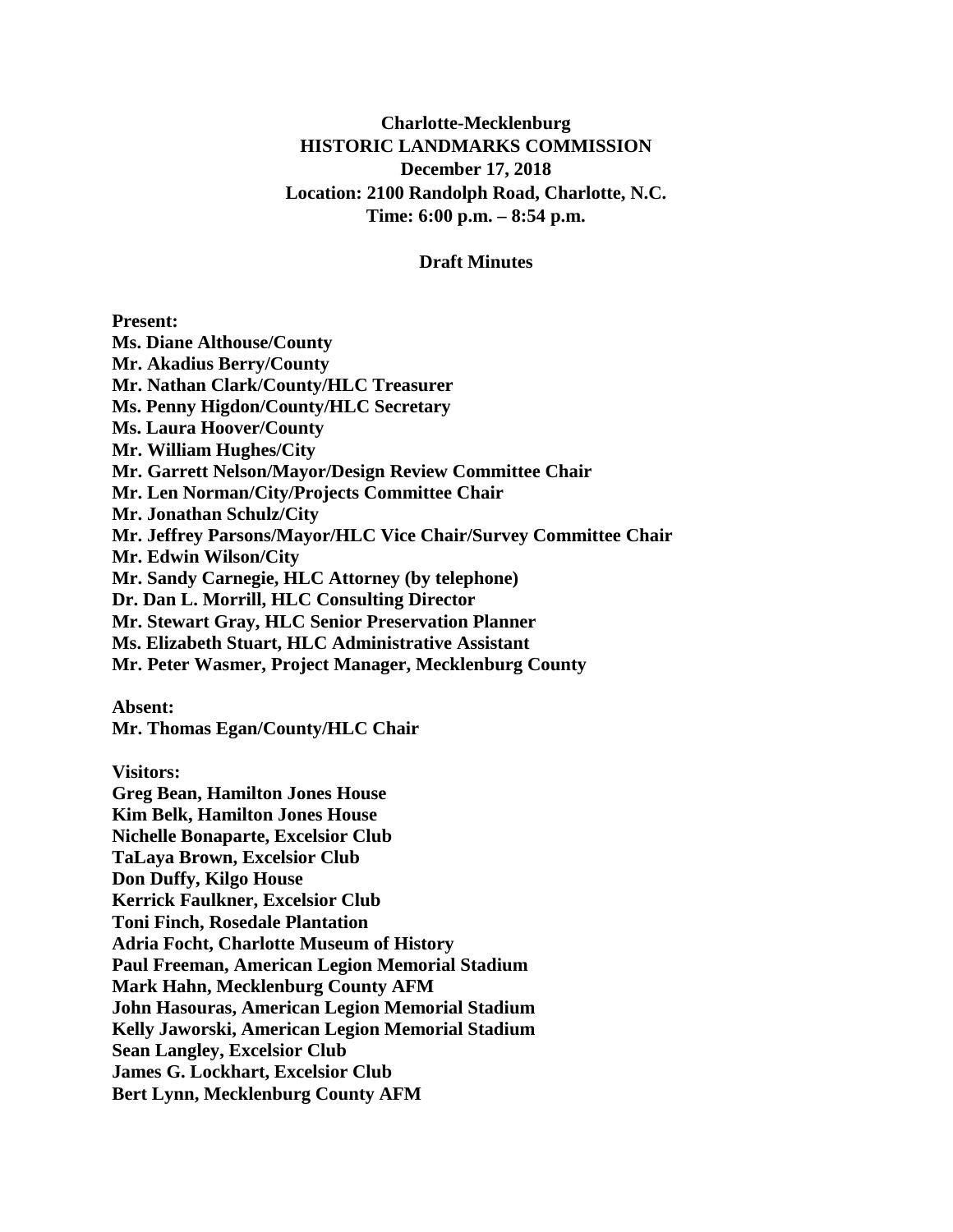**Joanne McKinney, JPA Mary Newsom, Charlotte Museum of History Ken Pursley, Hamilton Jones House Winston Robinson, Excelsior Club Mark Stephens, Shaw House Drena Williams, Excelsior Club**

**Note: Mr. Parsons served as Chair for the meeting in Mr. Egan's absence.** 

**1. Consideration of Minutes**

**MR. NORMAN PRESENTED A MOTION SECONDED BY MR. CLARK THAT THE MINUTES FOR THE NOVEMBER 5, 2018, MEETING OF THE HISTORIC LANDMARKS COMMISSION BE APPROVED. THE COMMISSION UNANIMOUSLY APPROVED THE MOTION.**

**MR. CLARK PRESENTED A MOTION SECONDED BY MR. NORMAN THAT THE CLOSED SESSION MINUTES FOR THE NOVEMBER 5, 2018, MEETING OF THE HISTORIC LANDMARKS COMMISSION BE APPROVED. THE COMMISSION UNANIMOUSLY APPROVED THE MOTION.**

**2. Chair's Report: Jeff Parsons (Vice Chair)**

**Mr. Parsons welcomed everyone to the meeting.**

**3. Presentation of Historic Preservation Activities of Charlotte Museum of History: Adria Focht and Mary Newsom**

**Mr. Norman introduced Adria Focht, President and CEO of Charlotte Museum of History, and Mary Newsom, Chair of the Charlotte Museum of History's Board of Trustees. Ms. Focht reported that the museum has merged with Historic Charlotte and is offering to assist the Historic Landmarks Commission with preservation advocacy and with publicizing preservation events. Ms. Newsom thanked the Commission for its work in preserving Charlotte's built environment. Ms. Newsom noted the City of Charlotte's 2040 Comprehensive Plan and encouraged those present to continue to advocate for preservation. Mr. Norman spoke briefly on the success of the museum's "Mad About Modern" tour.**

**4. Director's Report: Dan Morrill**

**Dr. Morrill reported the following:**

**a**. **Torrence Lytle School, 302 Holbrooks Road, Huntersville, N.C.**

**Tyson and Regina Bates, prospective buyers of the property, plan to bring an offer to the table in the near future. Staff has asked them to submit a business plan for their intent to establish a school in the buildings.**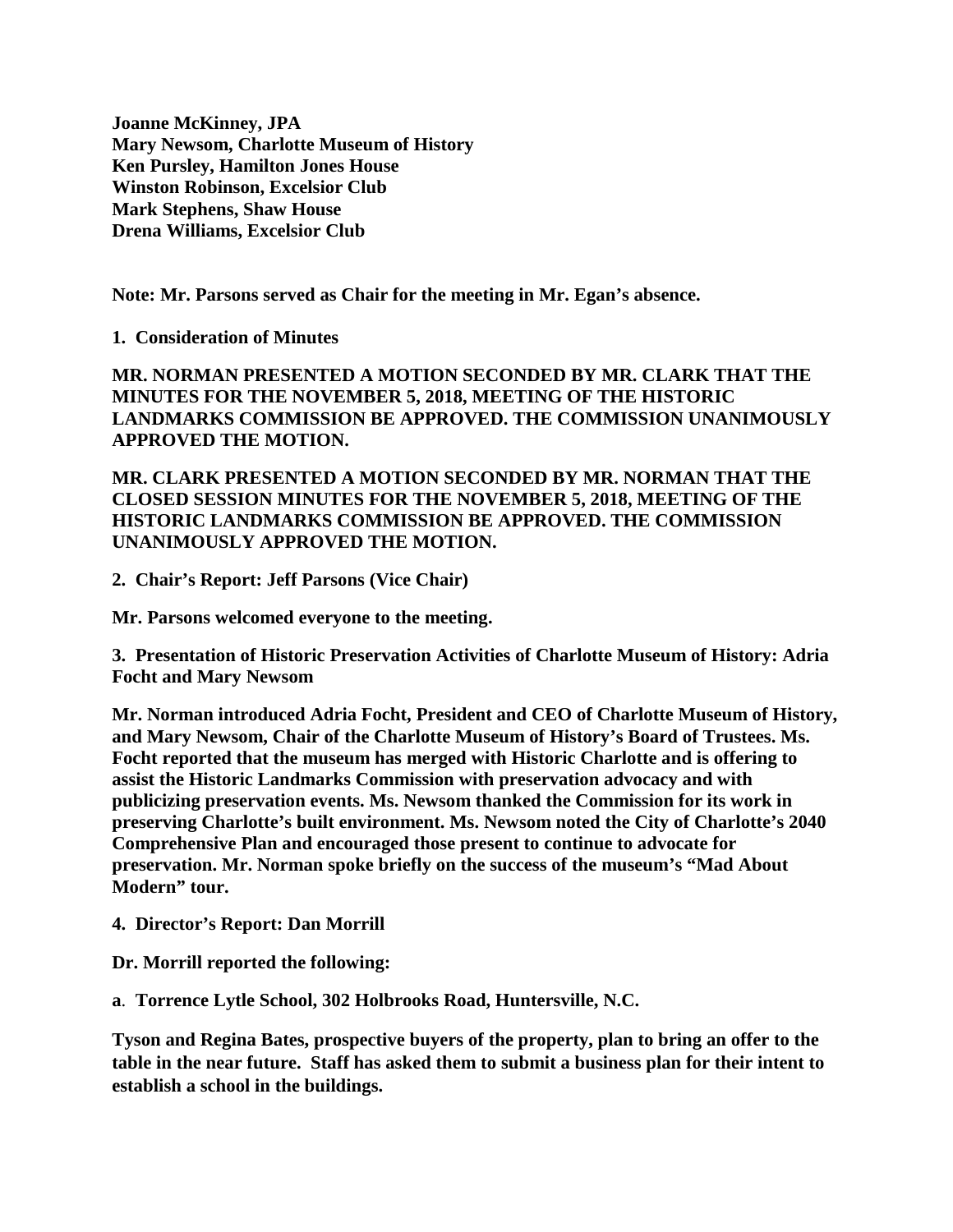**A party has also expressed interest in acquiring the former Cafeteria Building. Dr. Morrill stated that Mr. Gray visited the property earlier in the day with the potential buyers of the Cafeteria Building.**

**Staff believes that it would be prudent to demolish the two 1950's wing buildings at the Torrence Lytle School. Staff will be developing costs estimates and the potential impact upon the original school building of doing this. This information will be presented to the Projects Committee and the Design Review Committee early next year.**

**b. Ingleside, 7225 Bud Henderson Road, Huntersville, N.C.**

**HLC Staff continues to pursue a deliberate process to determine the best strategy to assure the long-term preservation of the property. The PNC/HLC event on December 2nd and the Charrette/Workshop on December 4th were both successful. Dr. Morrill thanked Ms. Althouse for her work with the PNC event. He also made note of Mr. Gray's excellent oversight of both events.**

**It is the intent of Staff to seek an amendment to the Huntersville zoning ordinance that will allow greater latitude for adaptive reuses of designated historic landmarks. Toward this end, Staff will be gathering information on successful adaptive reuse projects elsewhere in preparation for a presentation to the Town of Huntersville. Dr. Morrill plans to have Stewart Gray take a lead position in the preparation of this presentation.**

**Dr. Morrill stated that he has had discussions with a serious buyer and will continue discussions. Mr. Wasmer reported that repairing the roof is currently the biggest project at the property.**

**c. Patterson Grocery Store, 2515 Booker Avenue, Charlotte, N.C.**

**Staff has contacted the owner of the Patterson Grocery Store to obtain an update on the status of the property. The owner has not yet responded. Staff will continue to endeavor to make contact. Mr. Parsons stated that the Survey Committee at its January meeting will consider placing the property on the Study List of Prospective Historic Landmarks.**

**d. Edgewood Farm, 11132 Eastfield Road, Charlotte, N.C.**

**The prospective buyer of the Edgewood Farm has requested that the HLC assist with the preservation of the property. It is currently for sale for \$1.45 million. Staff, as directed by the Projects Chairman and the HLC Chairman, has responded that at this time, the HLC's involvement with the Edgewood Farm property will be confined to design review of material alterations. Mr. Norman stated that Mr. Egan was investigating ways the Commission might provide assistance.**

**e. Former Fire Station Number Ten, 2136 Remount Road, Charlotte, N.C., and the James C. Dowd House, 2216 Monument Avenue, Charlotte, N.C.**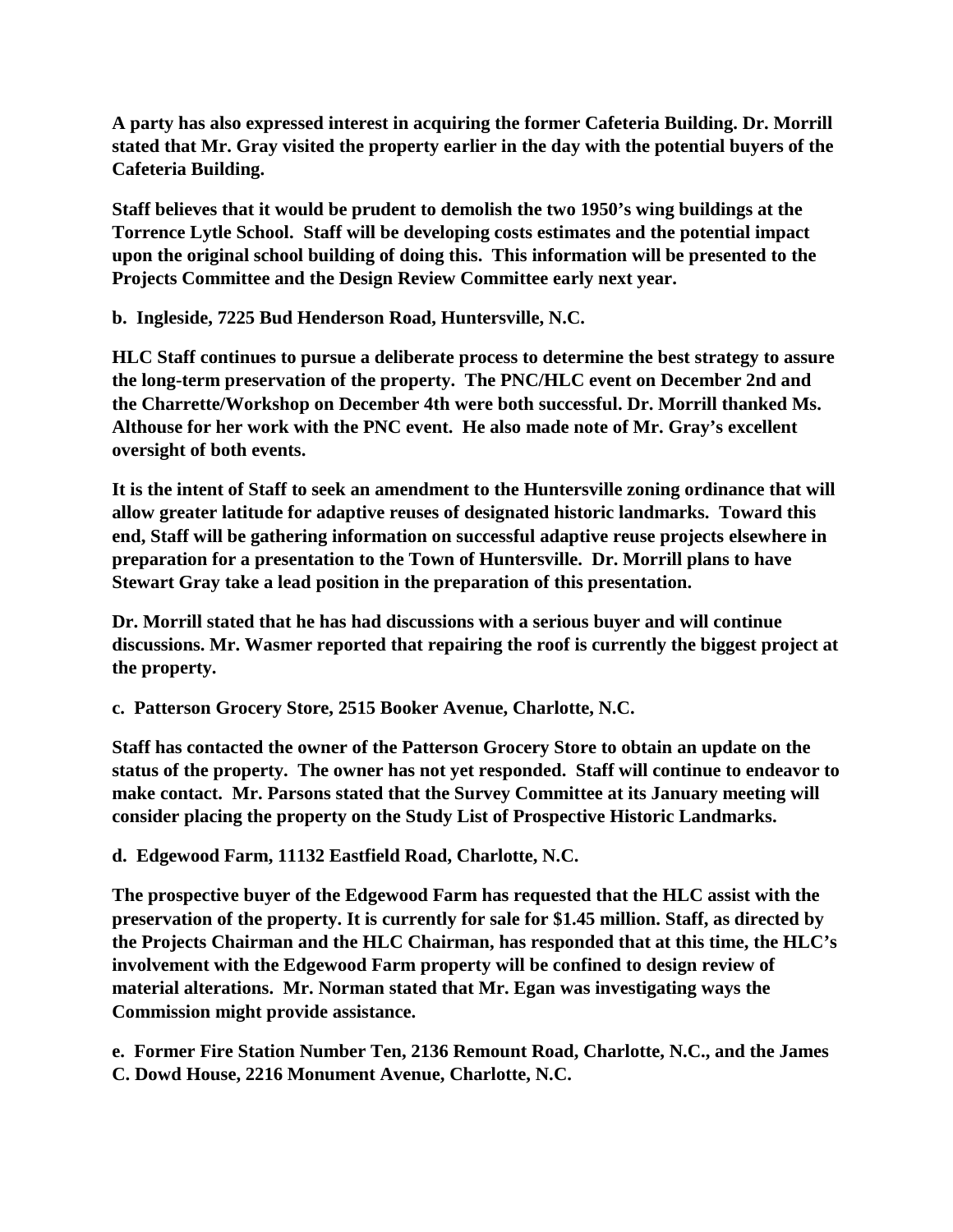**Mecklenburg County will be evaluating proposals submitted by respondents to the Request For Qualifications. The HLC will have representatives on the Committee that reviews submissions.**

**f. McConnell House, 4009 Beatties Ford Road, Charlotte, N.C.** 

**Martin Marietta has stated that the McConnell House must be moved. The Projects Committee has appointed William Hughes and Edwin Wilson to an ad-hoc committee to work with Staff to determine the cost of moving the house.**

**Dr. Morrill noted that a prospect had recently contacted him and is investigating moving the house.**

**g. VanLandingham Estate, 2010 The Plaza, Charlotte, N.C.**

**The prospective buyer of the VanLandingham Estate continues to perform due diligence.**

**5. Senior Preservation Planner's Report: Stewart Gray**

**a. Certified Local Government Training — January 25, 2019** 

**Mr. Gray thanked the Commissioners who attended the CLG training in Greensboro in October. Mr. Gray announced the details for the CLG training in January and stated that two Commissioners must attend a training session in order for the Historic Landmarks Commission to maintain its CLG status.** 

**6. Design Review Committee Report: Garrett Nelson**

**Mr. Nelson thanked the Design Review Committee members for their diligent work.** 

**a. COA Application for the American Legion Memorial Stadium, 1300 Block of Charlottetowne Avenue, Charlotte, N.C.**

**Mr. Gray reviewed the revised plans submitted to the Design Review Committee. Mr. Gray also reviewed the motion that was passed by the Committee. Mr. Gray stated that the plans call for a significant restructuring of the stadium to be functional. Representatives from the County spoke to plans for the stadium and answered questions from the Commission.**

**THE DESIGN REVIEW COMMITTEE PRESENTED A SECONDED MOTION TO RECOMMEND TO THE HISTORIC LANDMARKS COMMISSION THAT IT APPROVE THE PLAN FOR THE AMERICAN LEGION MEMORIAL STADIUM, 1300 BLOCK OF CHARLOTTETOWNE AVENUE, CHARLOTTE, N.C., AS PRESENTED WITH THE FOLLOWING CONDITIONS: 1) ARTIFICIAL STONE WILL NOT BE ALLOWED ON THE FIELD-LEVEL WALL; 2) THE FIELD-LEVEL WALL WILL BE CONSTRUCTED IN A CURVILINEAR FASHION; 3) FINAL DESIGN FOR ALL ARCHITECTURAL ELEMENTS WILL BE PRESENTED FOR REVIEW BY THE**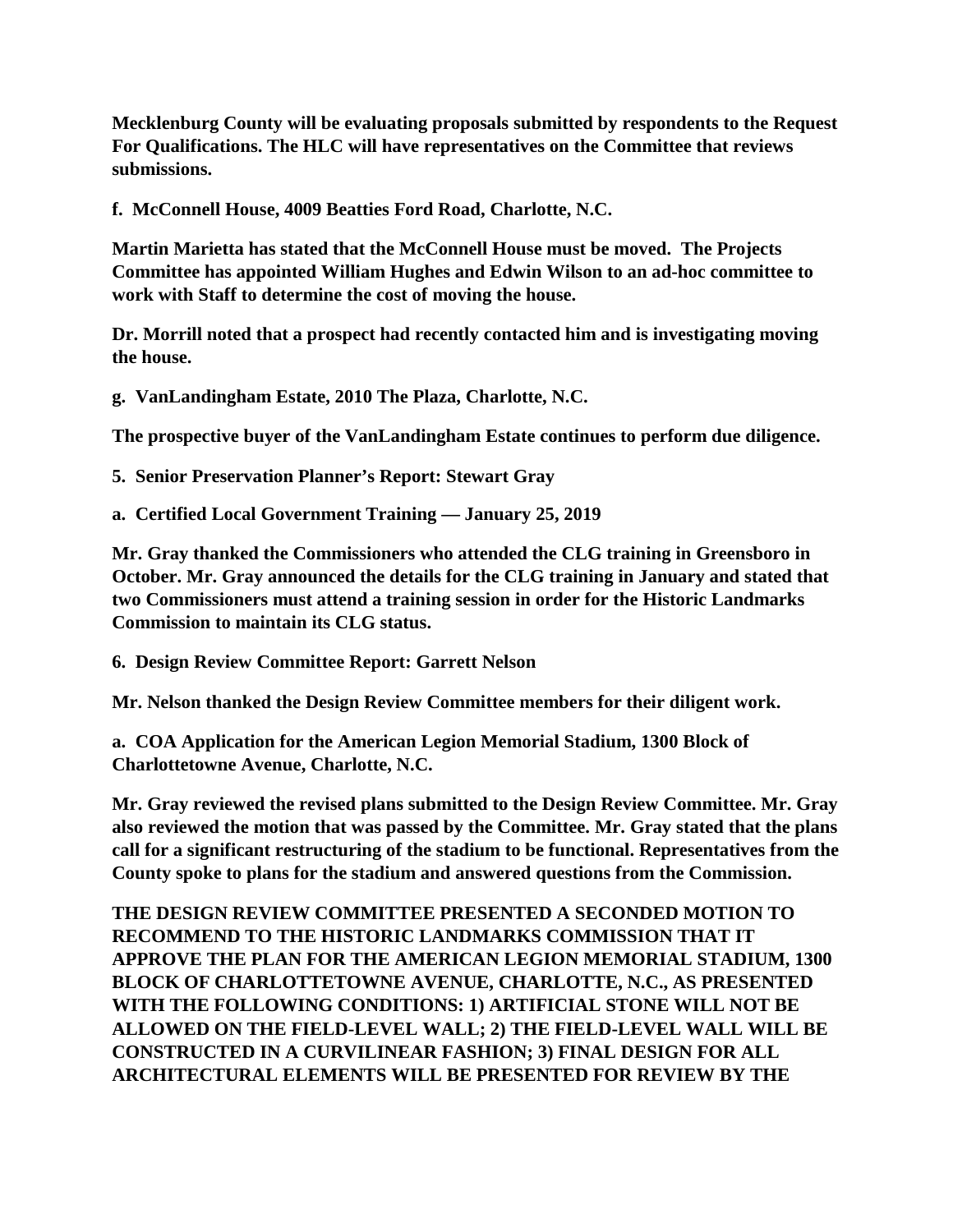## **DESIGN REVIEW COMMITTEE; 4) THE TICKET BOOTH ROOFS WILL REPLICATE THE ORIGINAL DESIGNS.**

**After reviewing the original motion, Mr. Gray recommended that the Commission amend the motion to include the stipulation that the field-level wall be constructed in stone.**

**MS. HOOVER PRESENTED A MOTION SECONDED BY MR. NORMAN THAT THE HISTORIC LANDMARKS COMMISSION AMEND THE MOTION FOR THE AMERICAN LEGION MEMORIAL STADIUM, 1300 BLOCK OF CHARLOTTETOWNE AVENUE, CHARLOTTE, N.C., TO STIPULATE THAT THE ENTIRE FIELD-LEVEL WALL BE BUILT OF STONE. THE COMMISION UNANIMOUSLY APPROVED THE AMENDMENT.**

**THE COMMISSION UNANIMOUSLY APPROVED THE SECONDED MOTION AS AMENDED.**

**b. COA Application for the Hamilton Jones House, 201 Cherokee Road, Charlotte, N.C.**

**Mr. Gray reviewed the plans and stated that the applicant is proposing to construct a new pool pavilion and expand an existing rear porch.** 

**THE DESIGN REVIEW COMMITTEE PRESENTED A SECONDED MOTION TO RECOMMEND TO THE HISTORIC LANDMARKS COMMISSION THAT IT APPROVE THE PLAN AS PRESENTED FOR THE HAMILTON JONES HOUSE, 201 CHEROKEE ROAD, CHARLOTTE, N.C. THE COMMISSION UNANIMOUSLY APPROVED THE MOTION.**

**c. COA Application for Rosedale, 3427 N. Tryon Street, Charlotte, N.C.**

**Mr. Gray stated that the applicant is proposing to construct a new pavilion on the property. Mr. Gray reviewed the site plan and stated that Staff is satisfied that the proposed pavilion site is appropriate. Mr. Gray introduced the architect, Toni Finch, who answered questions from the Commission.** 

**THE DESIGN REVIEW COMMITTEE PRESENTED A SECONDED MOTION TO RECOMMEND TO THE HISTORIC LANDMARKS COMMISSION THAT IT APPROVE THE PLAN AS PRESENTED FOR ROSEDALE, 3427 N. TRYON STREET, CHARLOTTE, N.C., WITH THE CONDITION THAT EITHER METAL ROOFING OR ASPHALT SHINGLES WOULD BE ALLOWED AND THAT THE EXISTING LANDSCAPE BUFFER BETWEEN THE HOUSE AND THE PROPOSED PAVILION BE RETAINED, AND THAT THE CHOICE OF BRICK FOR THE FIREPLACE AND COLORS FOR THE ROOF AND THE PAVILION FRAME BE REVIEWED AND APPROVED BY HLC STAFF AND DESIGN REVIEW CHAIR. THE COMMISSION UNANIMOUSLY APPROVED THE MOTION.**

**d. COA Application for the Bishop John C. Kilgo House, 2100 The Plaza, Charlotte, N.C.**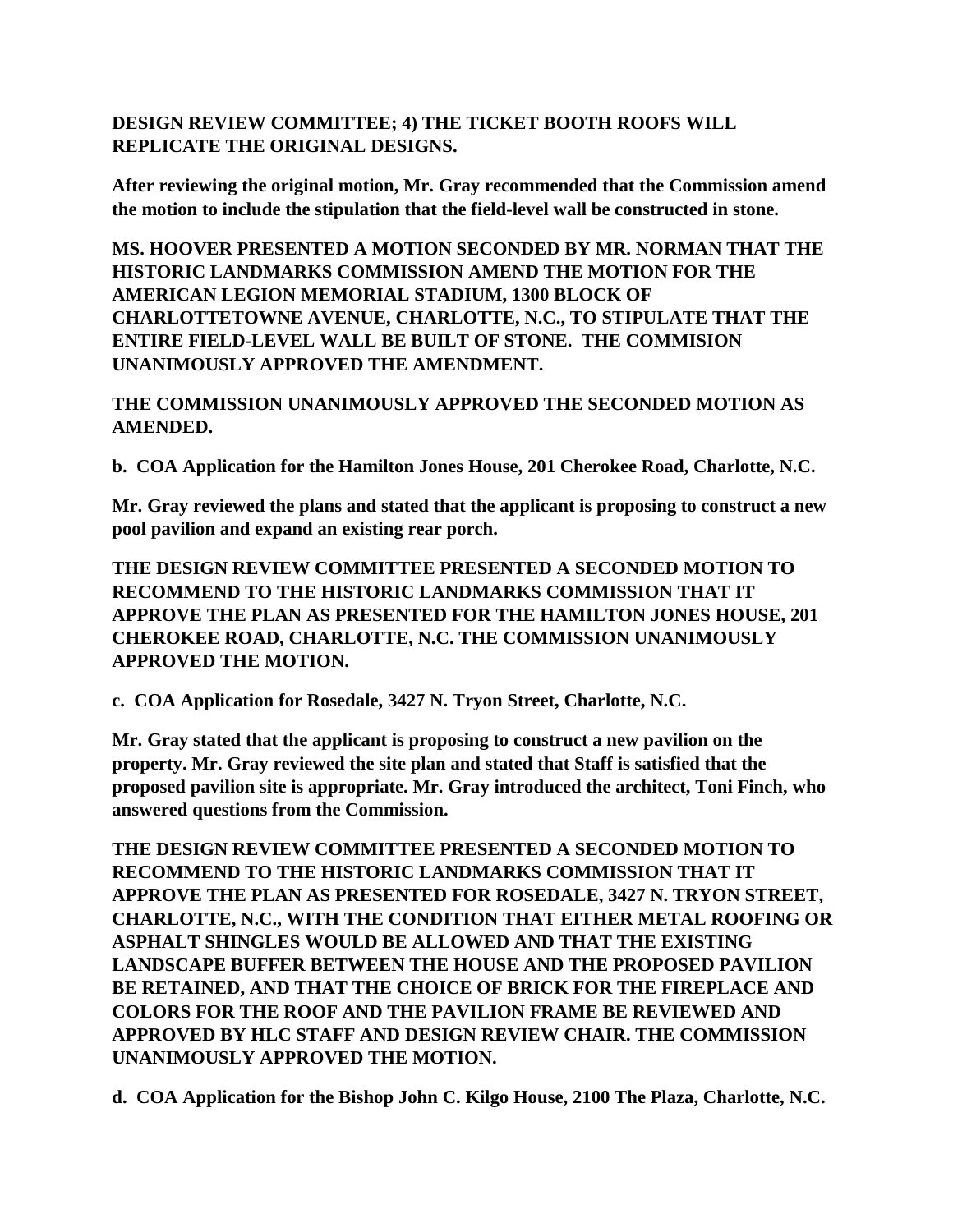**Mr. Gray reviewed the proposed plans. Mr. Gray stated that Staff and the Design Review Committee found the changes appropriate.** 

**THE DESIGN REVIEW COMMITTEE PRESENTED A SECONDED MOTION TO RECOMMEND TO THE HISTORIC LANDMARKS COMMISSION THAT IT APPROVE THE PLAN AS PRESENTED FOR THE BISHOP JOHN C. KILGO HOUSE, 2100 THE PLAZA, CHARLOTTE, N.C., WITH THE CONDITION THAT A SIX FOOT VEGETATED BUFFER BE MAINTAINED ALONG BELVEDERE AVENUE, AND THAT THE CHOICE OF BRICK FOR THE PERIMETER WALL BE REVIEWED AND APPROVED BY HLC STAFF AND DESIGN REVIEW CHAIR. THE COMMISSION UNANIMOUSLY APPROVED THE MOTION.**

**e. COA Application for the Demolition of the Victor Shaw House, 2400 Mecklenburg Avenue, Charlotte, N.C.**

**Mr. Gray stated that the Commission cannot deny a COA for demolition. Dr. Morrill reviewed a letter from the Plaza Midwood Neighborhood Association, supporting a oneyear delay of the COA for demolition. Mr. Berry questioned the owner's thoughts on a oneyear delay, and Dr. Morrill stated that the owner is aware of the decision.** 

**THE DESIGN REVIEW COMMITTEE PRESENTED A SECONDED MOTION TO RECOMMEND TO THE HISTORIC LANDMARKS COMMISSION THAT IT DELAY THE EFFECTIVE DATE OF THE CERTIFICATE OF APPROPRIATENESS FOR DEMOLITION FOR THE VICTOR SHAW HOUSE, 2400 MECKLENBURG AVENUE, CHARLOTTE, N.C., FOR 365 DAYS. THE COMMISSION UNANIMOUSLY APPROVED THE MOTION.**

**7. Survey Committee Report: Jeff Parsons**

**a. Prospective Historic Landmarks in the Louise Mill Village: Dan Morrill**

**b. Consideration of Preparation of Survey and Research Report on Louise Mill Mill Houses: Jeff Parsons**

**Dr. Morrill reported that the Survey Committee is researching houses in the Louise Mill Village that are either owner-occupied or those which the owner is interested in selling to the Commission. Dr. Morrill stated that letters will be sent to the owners of these houses to determine whether they are interested in historic designation of their properties. Mr. Parsons stated that a Survey and Research Report will need to be completed so that houses in the Louise Mill Village can be processed for historic landmark designation.**

**Dr. Morrill stated that he would develop an historical essay explaining the special significance of houses in the Louise Mill Village and that architectural descriptions would be prepared for all properties that are processed for historic landmark designation.**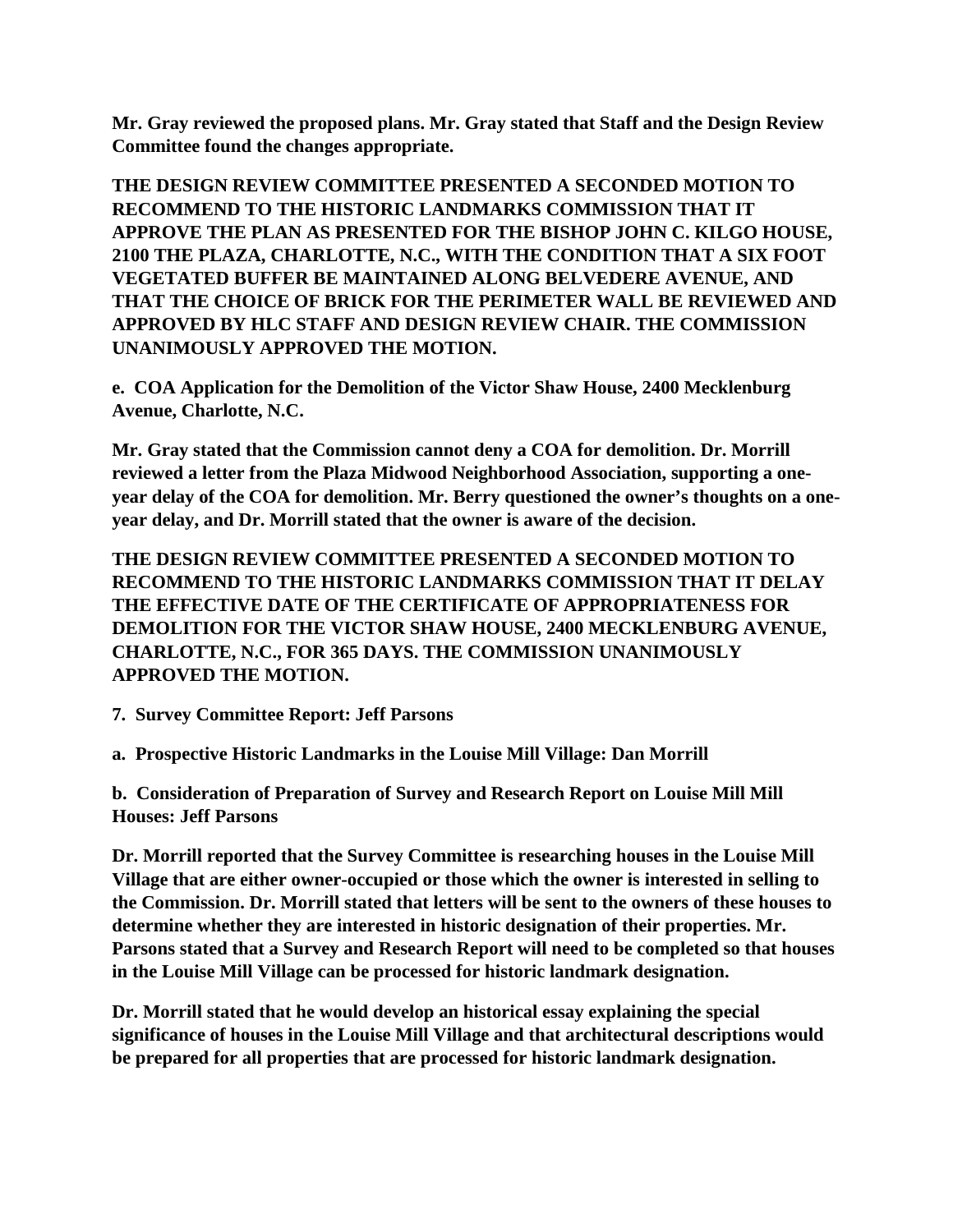**MR. CLARK PRESENTED A MOTION SECONDED BY MS. HOOVER THAT THE HISTORIC LANDMARKS COMMISSION FUND A SURVEY AND RESEARCH REPORT ON THE LOUISE MILL VILLAGE, CHARLOTTE, N.C., AND ARCHITECTURAL DESCRIPTIONS FOR THOSE HOUSES THEREIN THAT ARE PROCESSED FOR HISTORIC LANDMARK DESIGNATION. THE COMMISSION UNANIMOUSLY APPROVED THE MOTION.**

**8. Treasurer's Report: Nathan Clark** 

**Mr. Clark reviewed the November 2018 Treasurer's Report of the Historic Preservation Revolving Fund.**

**9. Projects Committee Report: Len Norman** 

**Mr. Norman stated that before the Commission convened in Closed Session, members of the public would be allowed to speak.**

**a. Recommended Checklist for Future Real Estate Transactions**

**Mr. Norman reviewed the property purchase due diligence checklist prepared by Sandy Carnegie.**

**b. Charles E. Barnhardt House, 3217 Maymont Place, Charlotte, N.C.**

**Dr. Morrill stated that Mr. Wasmer has worked diligently on repairs to the house caused by recent storms. Mr. Wasmer stated that mold remediation and other repairs are still ongoing. Dr. Morrill stated that Mr. Gray and Mr. Wasmer have met with prospective buyers of the property and are cautiously optimistic.** 

**Mr. Norman stated that the following properties would be discussed in Closed Session: Pecan Avenue Duplex, 1437 Pecan Avenue, Charlotte, N.C.; Excelsior Club, 921 Beatties Ford Road, Charlotte, N.C.; Former Mt. Carmel Baptist Church, 412 Campus Street, Charlotte, N.C.; Wallace House, 9425 Robinson Church Road, Charlotte, N.C.; Streetcar 85; Louise Cotton Mill Houses, Charlotte, N.C.**

**Members of the public spoke on the cultural importance of the Excelsior Club and stated that they support conducting a feasibility study as a thoughtful way to preserve the property. There was also support expressed for the preservation of the Former Mt. Carmel Baptist Church.**

**MS. HIGDON PRESENTED A MOTION SECONDED BY MS. ALTHOUSE THAT THE HISTORIC LANDMARKS COMMISSION CONVENE IN CLOSED SESSION TO DISCUSS REAL ESTATE ISSUES. THE COMMISSION UNANIMOUSLY APPROVED THE MOTION.**